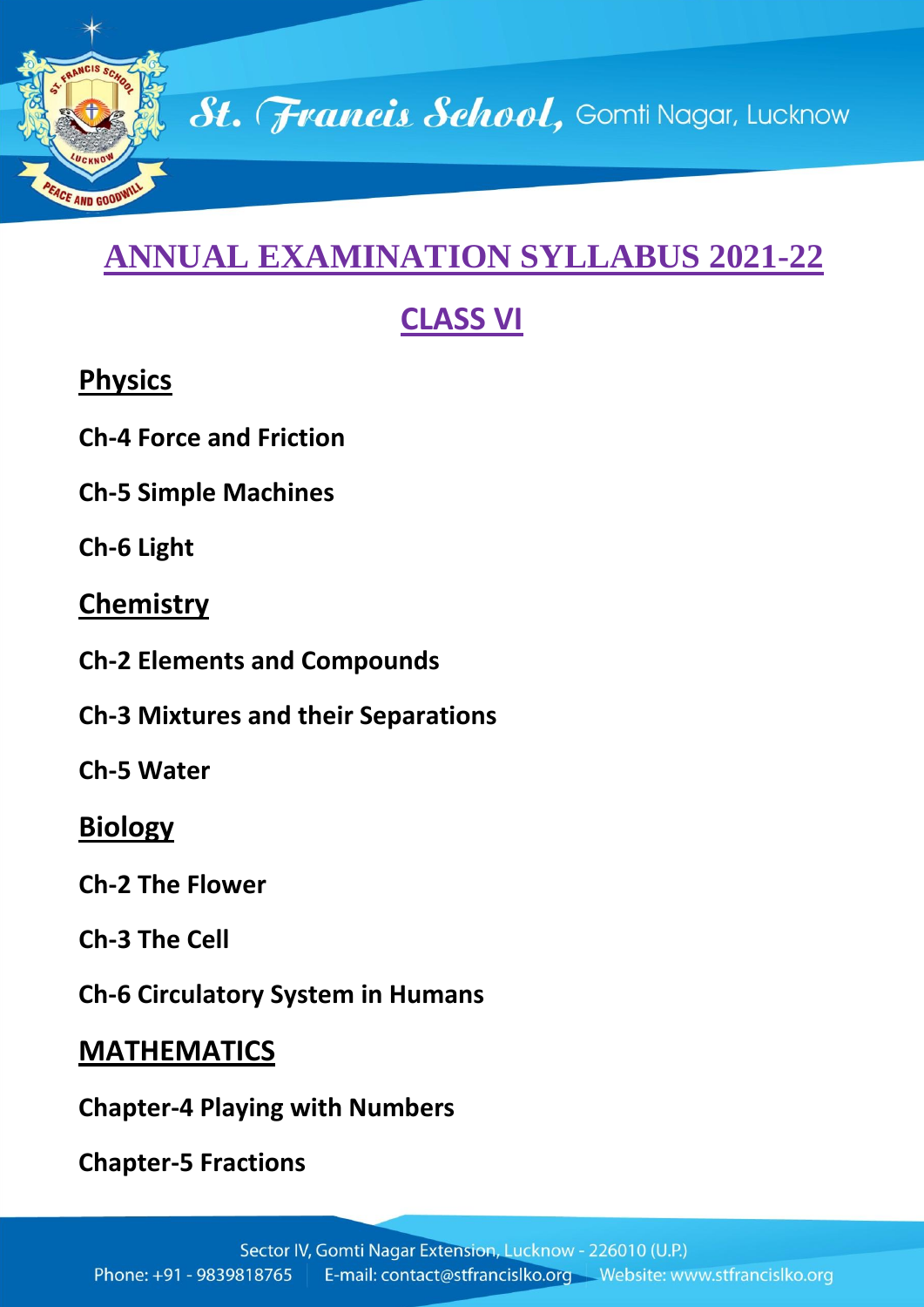

**Chapter-6 Decimals**

**Chapter-7 Ratio and Proportions**

**Chapter-8 Percentage**

**Chapter-10 Linear Equations**

**Chapter-12 Angles**

### **HISTORY**

**Chapter-3 Indus Valley Civilization**

**Chapter-8 Buddhism and Jainism**

**Chapter-10 The Mauryan Empire**

**Chapter-11 The Gupta Empire- The Golden Age**

## **CIVICS**

**Chapter-2 Urban Local Self-Government**

#### **GEOGRAPHY**

- **1. Chapter 6:- North America**
- **2. Case Study- Lumbering in Canada**
- **3. Chapter 7- South America**
- **4. Case Study- Life in the Amazon River Basin**
- **5. Chapter 4:- Agriculture**
- **6. Chapter1: Representation of Geographical Features**.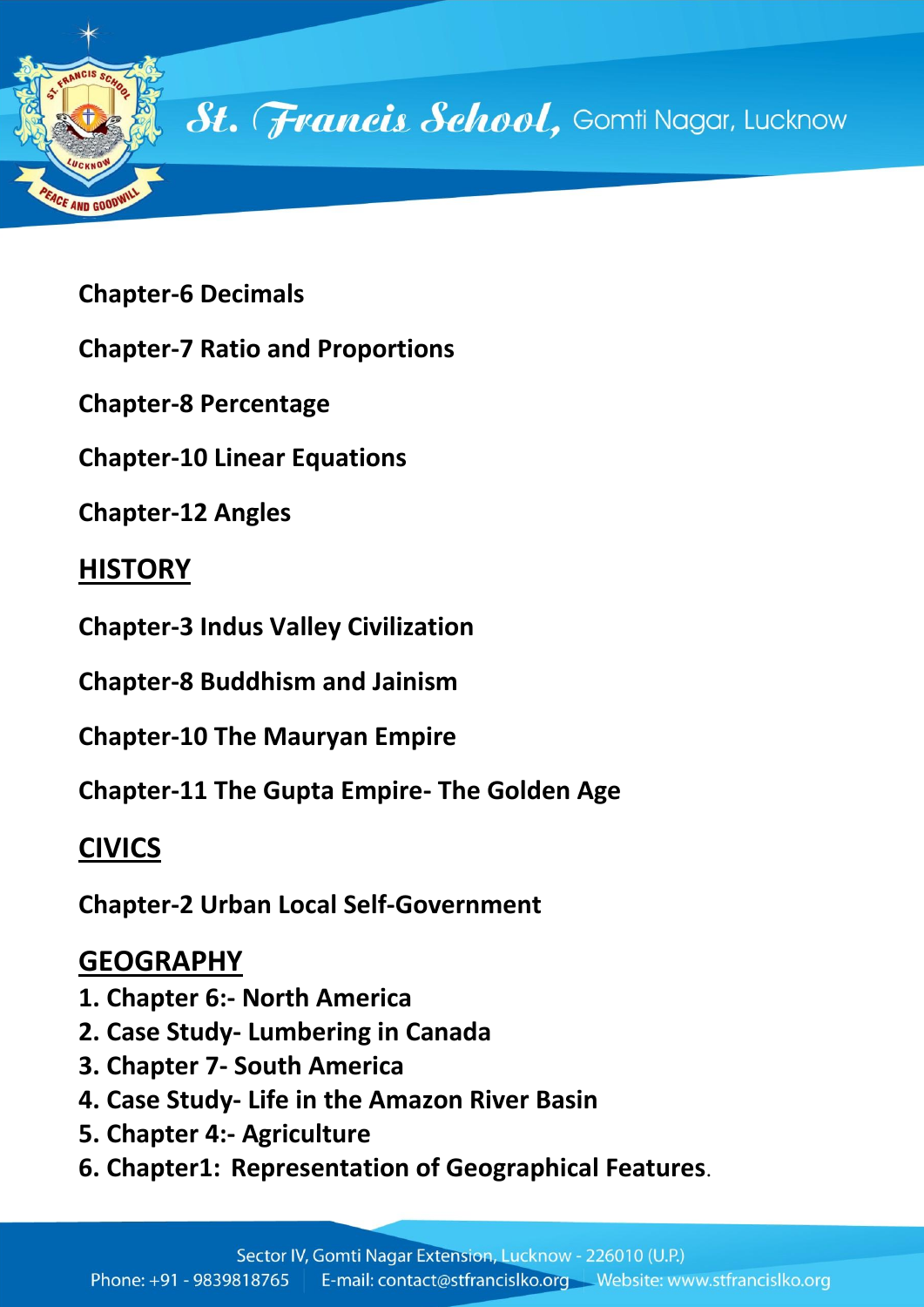

St. Francis School, Gomti Nagar, Lucknow

#### **GK**

- **1. Famous Sports Star**
- **2. Martial Arts**
- **3. Great Indian Artists**
- **4. Save Energy**
- **5. Global Warming**
- **6. Eco Warriors**
- **7. Aquatic Plants**
- **8. Migratory Birds**
- **9. Fun with words**
- **10. Autobiographies**
- **11. Quiz on Chemistry**
- **12. Folk Dances**
- **13. History of India**
- **14. Let's summarise**
- **15. Current Affairs I to VIII**

#### **COMPUTER**

- **Ch 2 - File Management - Organization of Data**
- **Ch 5 - Presentation - Visual Effects**
- **Ch 6 - Scratch Programming - Game Creation.**
- **Ch 7 - HTML - An Introduction.**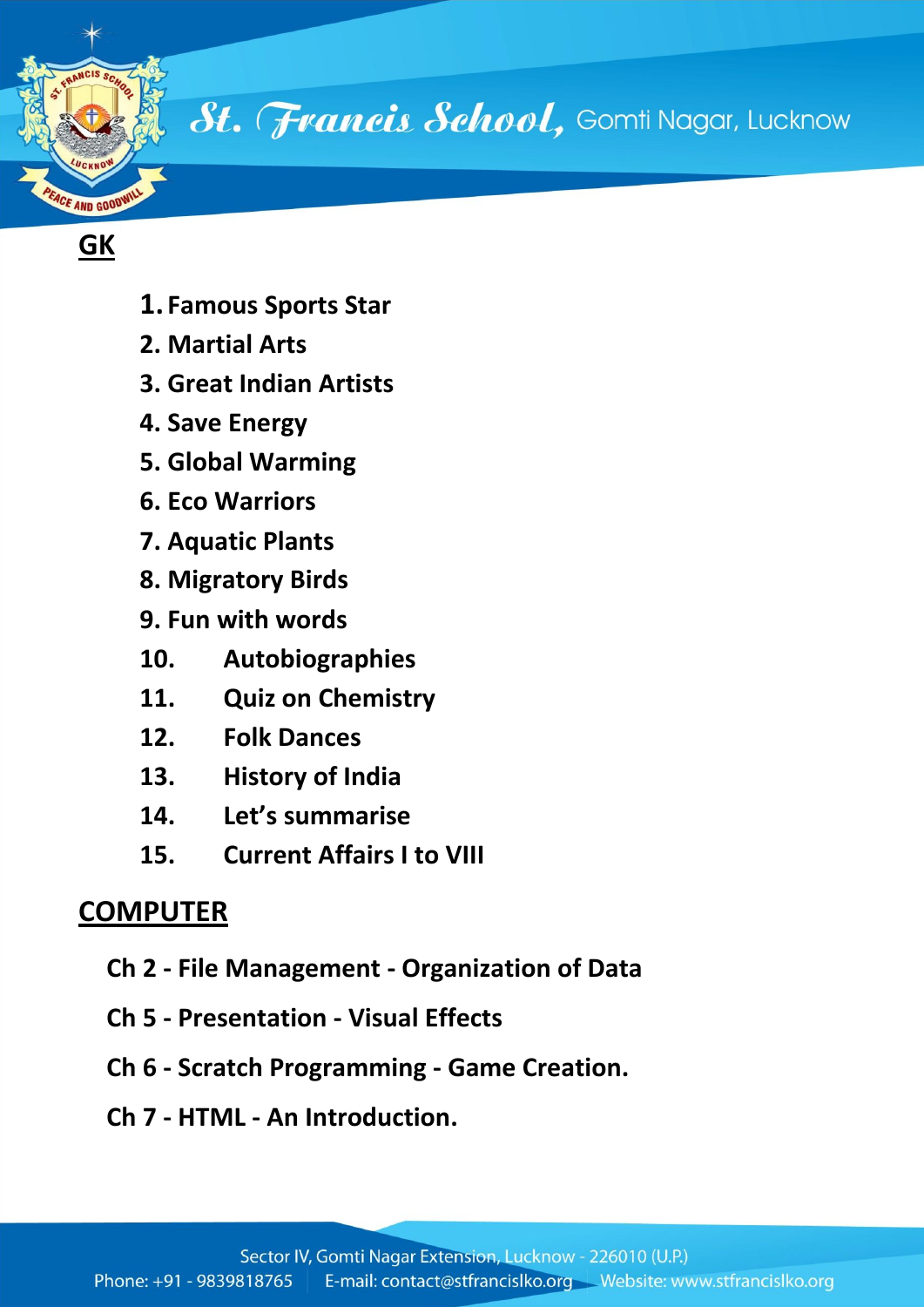

St. Francis School, Gomti Nagar, Lucknow

#### **ENGLISH LITERATURE**

- **1. Chapter 1: The Cabuliwallah**
- **2. Chapter 5: Foreign hands (poem)**
- **3. Chapter 10: The Prince and the swallow**
- **4. Chapter 13: The Malgudi Cricket Club**
- **5. Chapter 15: The crown of Diamonds**
- **6. Chapter 16: Building a New State.**
- **7. Chapter 17: The way through the woods (poem)**

# **ENGLISH LANGUAGE**

- **1. Chapter 1: Sentences**
- **2. Chapter 2: Nouns and kinds of Nouns**
- **3. Chapter 3- Nouns –Number**
- **4. Chapter 4- Nouns- Gender**
- **5. Chapter 5- Nouns-Case**
- **6. Chapter 6- Pronouns and kinds of Pronouns.**
- **7. Chapter 7- Personal Pronouns: Numbers, Gender, Case**
- **8. Chapter 8- Adjectives and kinds of Adjectives**
- **9. Chapter 9- Articles**
- **10. Chapter 10- Adjectives: Degrees of comparison**
- **11. Chapter 12- Subject Verb Agreement**
- **12. Chapter 13- Tenses**
- **13. Chapter14- Adverbs and kinds of Adverbs**
- **14. Chapter 15- Prepositions**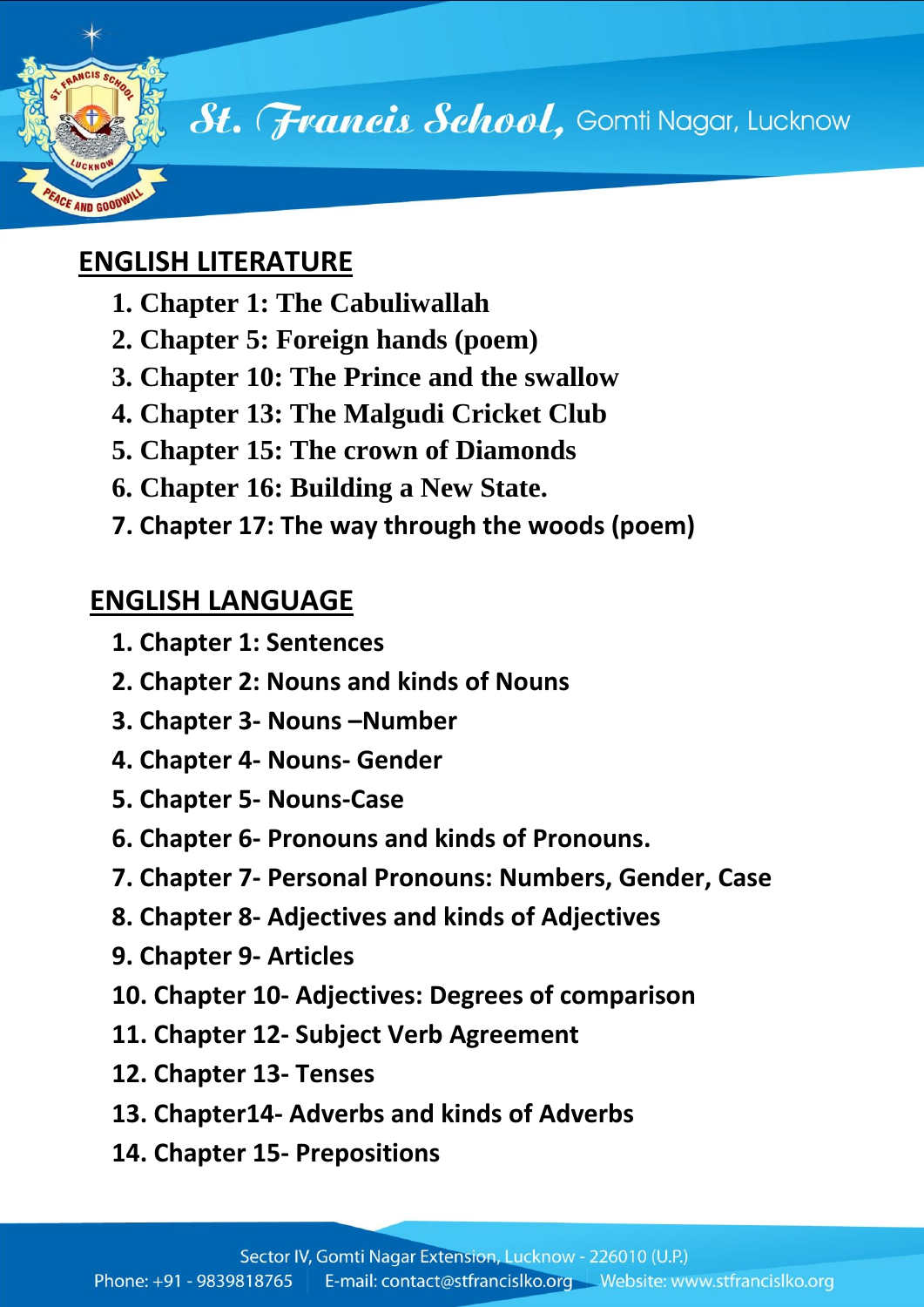# FAND GOOD

# St. Francis School, Gomti Nagar, Lucknow

- **15. Chapter 16- Conjunctions**
- **16. Chapter 17- Active and Passive Voice**
- **17. Chapter 18- Direct and Indirect Speech**
- **18. Chapter 19- Vocabulary**
	- **1-20 (Homophones)**
	- **1-13 (Homonyms)**
- **19. Chapter 21- Comprehension Passages.**
- **Writing Skills: - Formal Letter**

 **Informal Letter**

 **Essay Writing**

# **Moral Science**

- **1. Lincoln's Letter**
- **2. Alexander's horse**
- **3. Dutiful Rana**
- **4. The wealthy Beggar**
- **5. The Monk's Temptation**
- **6. The Little Acorns**
- **7. You Shape your Destiny**

## **HINDI LITERATURE**

- 1. पाठ 13– रहीम के दोहे
- 2. पाठ 17– सच्चा तीर्थयात्री
- **3.** पाठ 18 मिक्षा पात्र
- 4. पाठ 2- धर्मबुद्धि और पापबुद्धि
- **5.** पाठ 9– गिरिराज (कविता)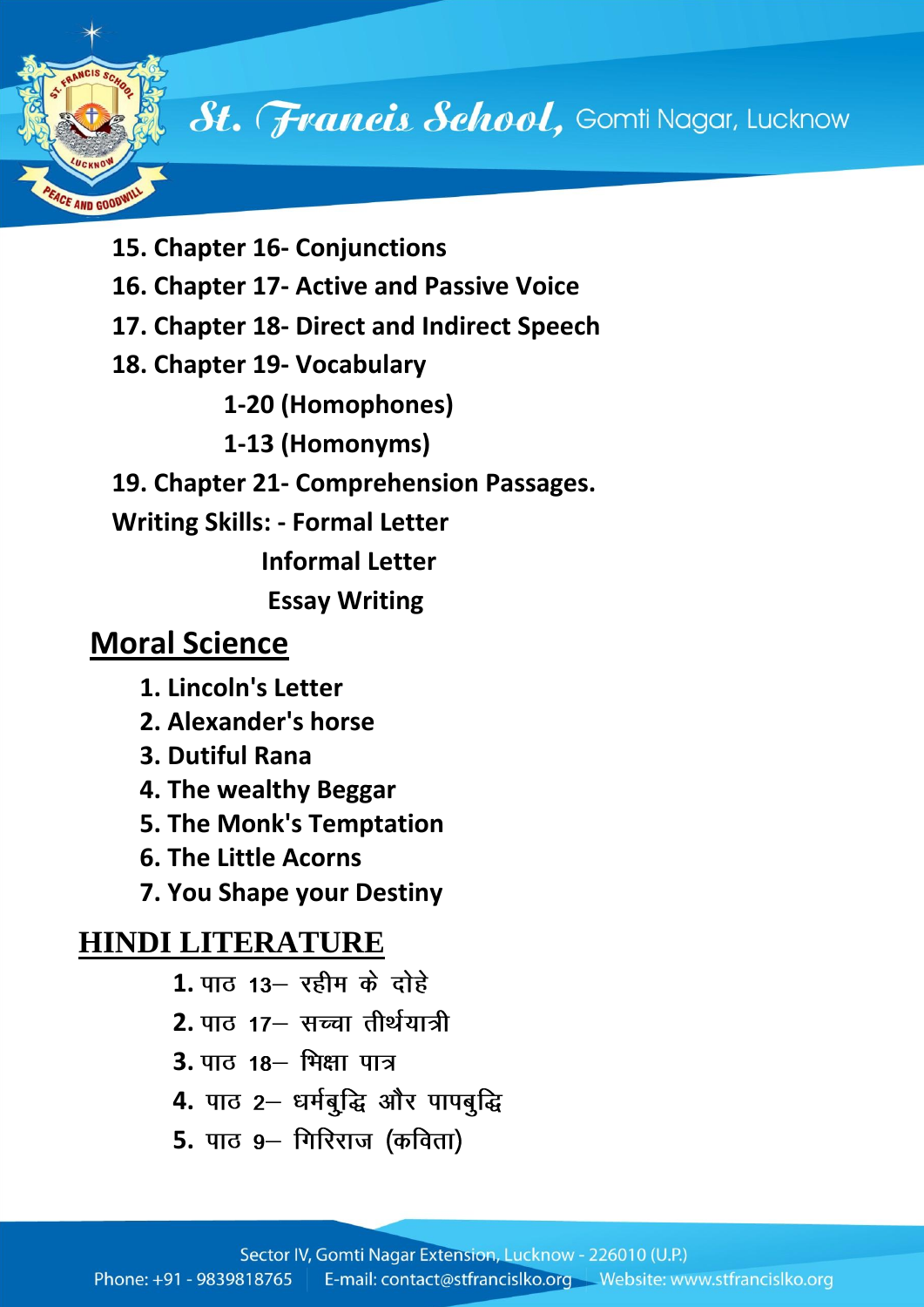St. Francis School, Gomti Nagar, Lucknow

#### **HINDI LANGUAGE**

**AND GOOT** 

- 1. पाठ 5– लिंग, वचन
- **2.**
- **3.**
- **4.** पाठ 15– उपसर्ग और प्रत्यय
- **5.**
- **6.**
- 7. पाठ 21– पत्र लेखन (केवल औपचारिक पत्र)
- 8. पाठ 18– शब्द भंडार
- 9. विलोम शब्द– उत्कर्ष से क्षणिक तक
- 10. पयार्यवाची शब्द– अग्नि से संसार तक
- **11.**
- **12.**
- **13.** तक
- 14. शब्दों के सही रूप बहिन से हिरदय तक
- 15. पाठ 19– मुहावरे 22 से 30 तक, लोकोक्तियाँ 16 से 20

#### **SANSKRIT**

- 1. पाठ 2– ते / एते, ताः / एताः
- 2. पाठ 4– यूयम / वयम्